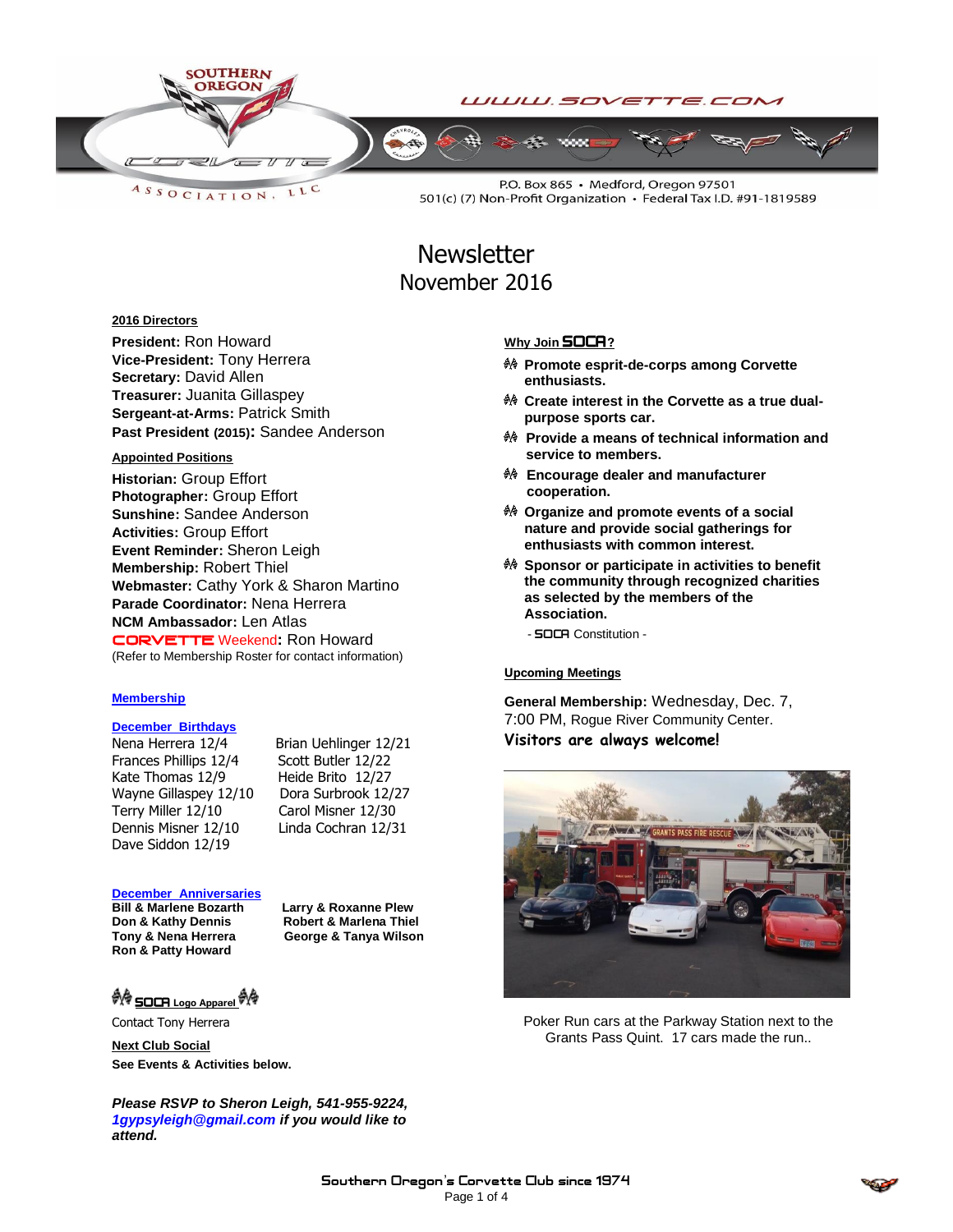## Events & Activities

November- Due to the Thanksgiving holiday there is no Social Event scheduled

December 3-Christmas Tree Auction at Providence. Open 3pm to 9pm. Entry fee \$5.00/ \$3.00 for Seniors.

December 3-Grants Pass Christmas Parade. Cars line-up @ 5:00pm. Start at 6:00pm.

December 10-Annual Christmas Party at Mac's Diner. 6:00pm

For additional events, information and links, go to the S.O.C.A. website Events Page <http://www.sovette.com/default.asp?pg=activities>

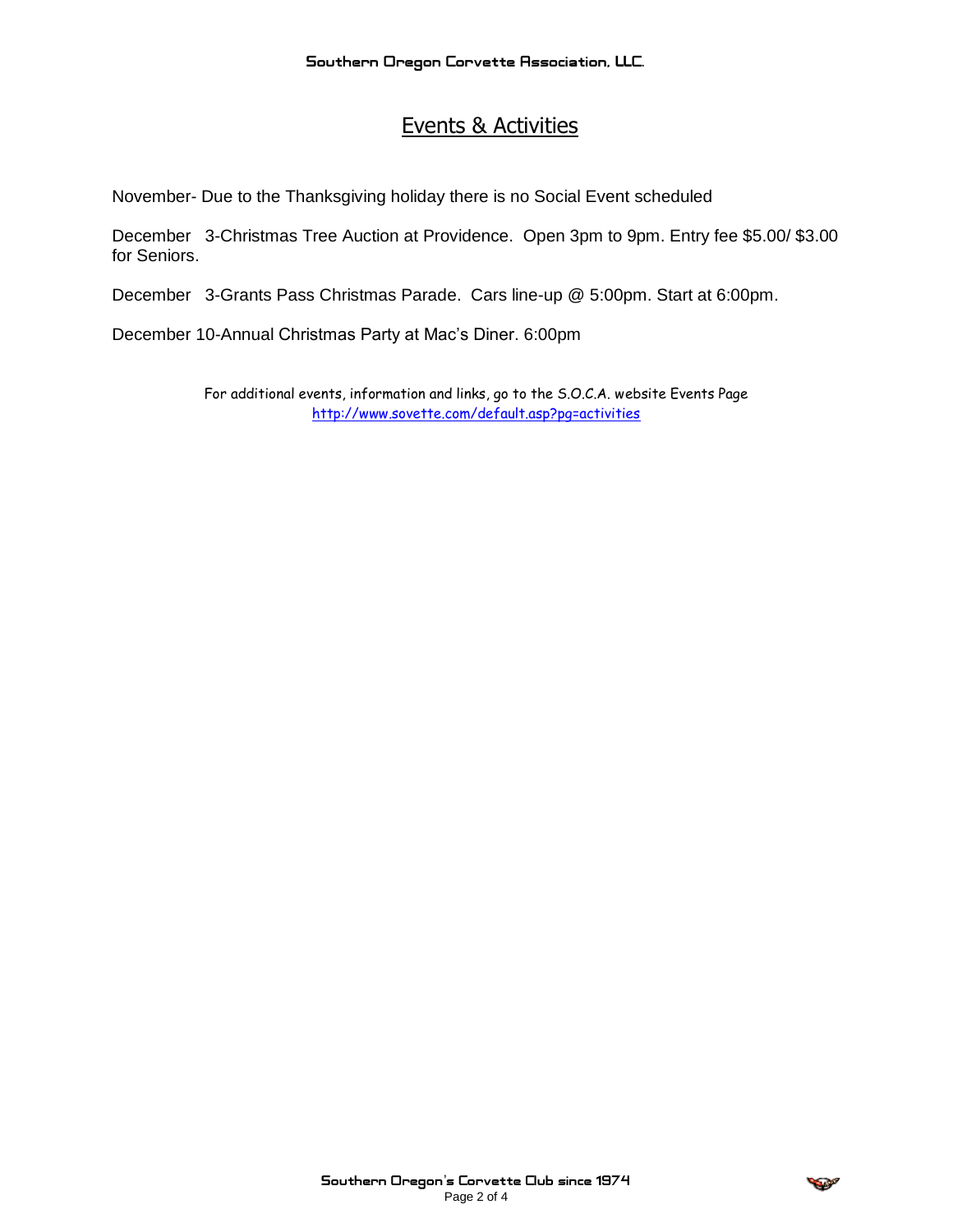

### **Winter Car Storage**

**Note:** This is a reprint since winter storage is always a seasonally recurring topic.

Good routine maintenance procedures recommend changing fluids in the engine, transmission, differential, brakes, cooling system, etc. at regular intervals depending upon operating conditions, e.g., short distance urban driving vs. long-distance highway travel vs. track time.

Storage intervals introduce additional conditions for consideration. Moisture sitting in or on the equipment over the winter means corrosion. However, oil, grease and air conditioning seals tend to dry out, and brake lining and clutches have been known to stick. Change intervals for brake fluid and coolant and engine oil in some cases (additive package) are time sensitive rather than mileage related.

The storage procedures for **Corvettes** prior to 1984 may vary somewhat from the procedures for later models, particularly with respect to the evolving technology of materials such as metal alloys, rubber, synthetics, and plastics used in engines, carburetion or injection, electronics and wiring, tires, interiors, fuel tanks, etc. Each **Corvette** owner should review his/her car's current maintenance schedule status and consider at least some of these conditions when placing the car into storage.

This article is oriented towards short to medium term storage, such as over several winter months and is not intended to cover all of the aspects involved with storage of the various **Corvette** models. Additional steps need to be taken for long-term storage, particularly with respect to engine care, etc.

**Exterior -** Wash the car thoroughly to remove any pollution, tree sap, bird droppings, etc. from the paint, including door jams, hood and trunk lid crevices. Assuming your **Corvette** is already waxed (It is, isn't it); apply a "quick detailer spray" coat or two to augment the wax coat. Convertible tops should be vacuumed and washed with a mild detergent designed for vehicle vinyl or fabric top materials and allowed to dry thoroughly. Brake dust is very corrosive. Remove the wheels from the car and thoroughly clean the tires, wheels (inside and out) and wheel wells. "Quick detailer spray" also works well on wheels. Apply a quality rubber and vinyl dressing or protectant to the weather stripping and exterior trim. This is also a good time to lube the hood, door and trunk latches and locks and polish any chrome trim you may have in the engine compartment.

**Interior -** Spend some time and get everything really clean. Clean the carpets and the glass, inside and out. Clean and condition the leather seats, steering wheel, shift knob and boot. Sweat, soil and other contaminates can pre-maturely age untreated leather surfaces. Clean all the interior nooks and crannies, under the seats and behind the pedal cluster. Clean the trunk and spare tire carrier.

**Change Oil & Filter -** Change the oil and filter just prior to storage. Oil becomes acidic in use and absorbs moisture (a natural byproduct of combustion) and will evaporate out of the old oil and condense on the engine internals causing corrosion. Synthetic oil typically has a stronger additive package which helps to combat the corrosive elements.

**Anti-freeze –** Check the anti-freeze for sufficient protection for anticipated storage temperatures.

**Over-inflate Tires –** Increase tire pressure to perhaps 40 psi or to the maximum cold pressure specified on the sidewall. This will offset the pressure drop with ambient temp. Flat spotting from storage is less of an issue with today's radial tires. Any flat spotting that does occur usually diminishes quickly with a few minutes of normal driving. Some say to put the car on blocks, but with modern independent suspension, it's not good to leave it 'unsprung' for long periods. (Note that suspension bushings are always torqued at normal ride height.)

**Gas Up -** Fill gas tank with fresh, premium fuel preferably without ethanol. A partially filled tank will corrode from condensation and ethanol attracts moisture from the air. Add a gasoline stabilizer such as Stabil before putting in the gas. Run the engine a while to make sure that the stabilized gas has filled the entire fuel system.

**Battery –** Clean cable connections, battery tray and hold down brackets. Top off with distilled water unless the battery is sealed. Newer Corvettes (1984 to present) have a number of onboard circuits drawing power when the ignition is "off". A battery maintainer such as a Battery Tender (1.25 amp) or Schumacher (1.5 amp), will fully charge the battery and automatically maintain the optimal charge level without overcharging.